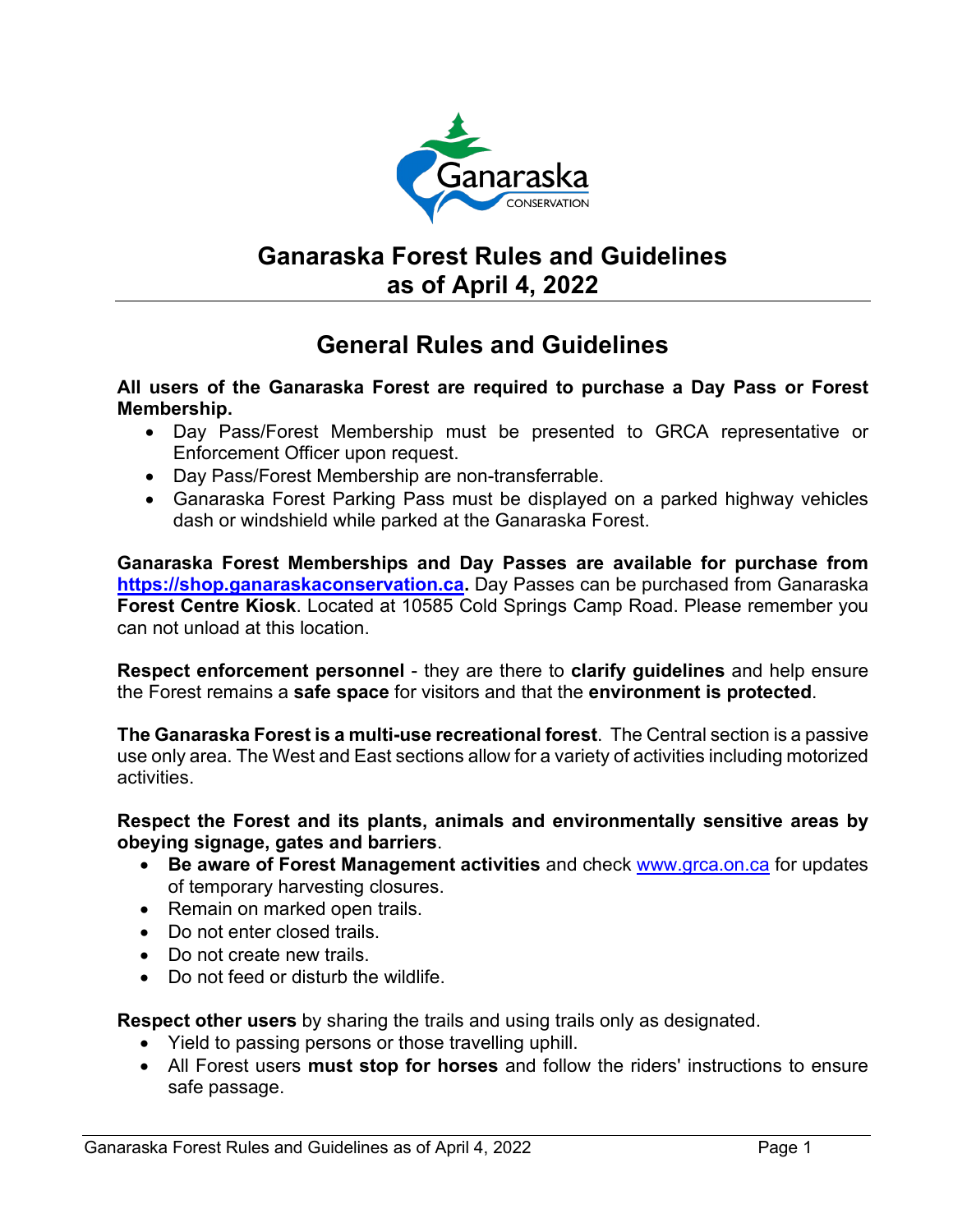• Ensure dogs and horses are leashed/haltered/bridled and remove animal waste from the trail.

**Respect private property that borders the Ganaraska Forest**. Red circles and other signage indicate private property and entry is prohibited.

## **Prohibited items and activities in the Ganaraska Forest include:**

- Overnight camping, campfires, BBQ's and camping stoves.
- Alcohol and cannabis.
- Littering. Please pack out your litter. Be part of the solution, not the pollution.
- Foraging, cutting, or removing plants and vegetation.

### **Reporting Emergencies**

- **Call 911 to report forest fires and other emergencies immediately.**
- Use the nearest Forest reference marker (white letter and number symbols on a green background) to aid in locating the site of an emergency.
- Consider downloading the What 3 Words emergency location app, to your phone.

# **User Group Specific Rules**

#### **MOUNTAIN BIKING**

- Ganaraska Forest is **closed to mountain biking: March 1st until May 1st**.
- Make other Forest users aware of your presence when approaching from behind by calling out or ringing a bell. This is particularly important when mountain bikers are intending to pass horseback riders.
- E-bikes with pedal assist are authorized for use only within the motorized sections of the West and East Forests.
- E-bikes with pedal assist are not permitted for use in the Central Forest.

### **HORSEBACK RIDING**

- Ganaraska Forest is **closed to horseback riding: March 1st until May 1st.**
- Unloading and loading of horses is not permitted at the Ganaraska Forest Centre (GFC). Designated horse trailer parking lots are identified on GRCA mapping and signage. These areas include the horse trailer parking lot in the Central Forest and P6 in the West Forest.
- Horses are not permitted on GFC grounds, please use the corral when visiting the GFC. The corral is identified with signage.

## **HUNTING / USE OF FIREARMS & FORAGING**

- All hunters must comply with the provisions of the *Fish and Wildlife Conservation Act* and all applicable municipal by-laws.
- The discharge of firearms is prohibited except for the purpose of hunting.
- Hunting is not permitted in a large section of the Central Forest. No-Hunting Zone boundaries signage is posted throughout the Forest and indicated on GRCA mapping.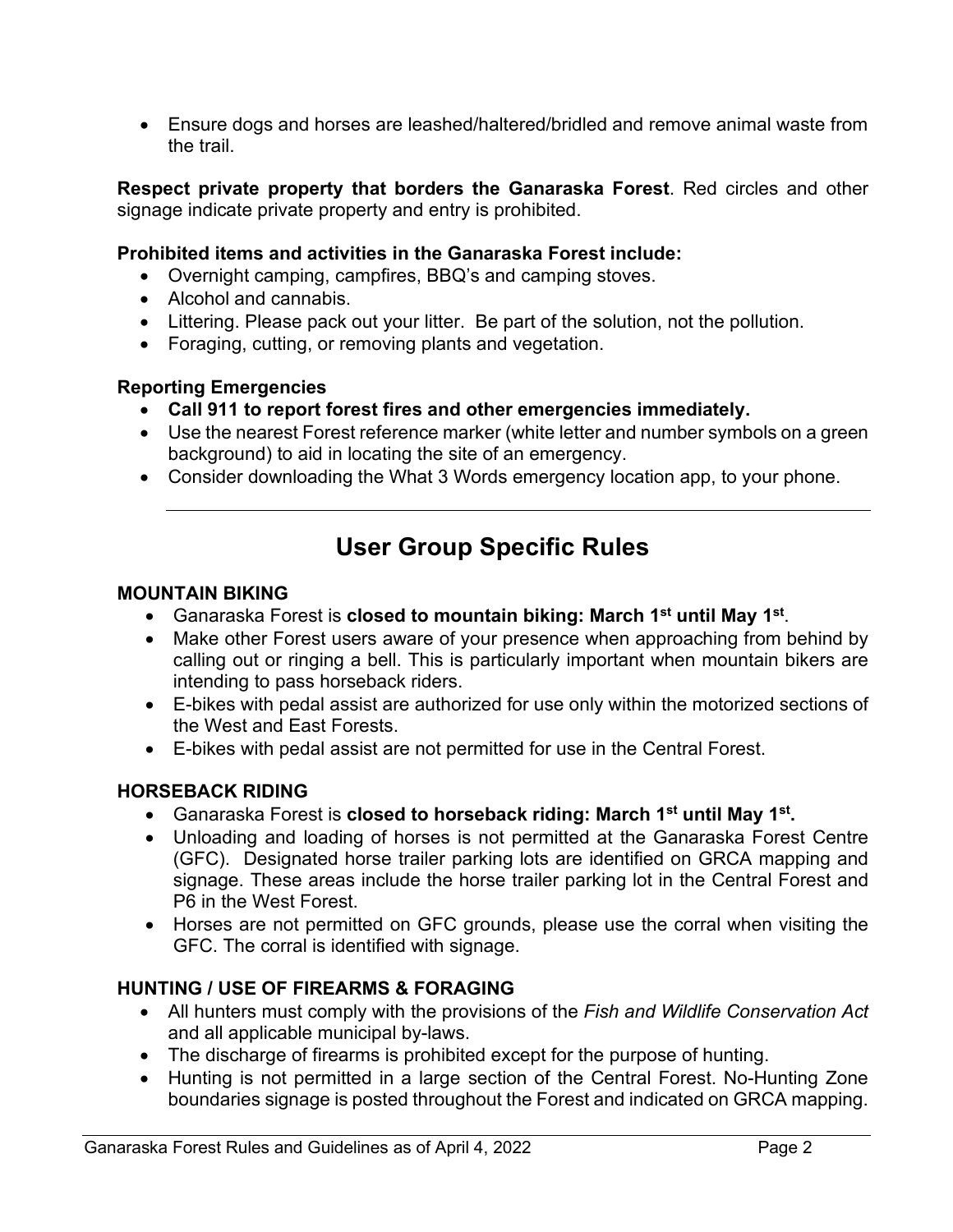- Construction of permanent hunting blinds or tree stands is prohibited.
	- o Hunting blinds/ tree stands can be installed up to 7 days prior to the opening of hunting season, and must be removed no more than 7 days after hunting season ends.
	- o Hunting blinds and tree stands must have hunters name and phone number affixed to stand/blind and visible.
- Foraging is not permitted on GRCA lands.
- Hunters are allowed to leave marked open trails.

# **NORDIC/ CROSS COUNTRY SKIING**

- Ganaraska Forest ski trails **are open exclusively to skiing from January 1 to March 31** depending on trail conditions.
- Only Nordic/cross country skiing users are allowed on groomed ski trails. Skate skiing is prohibited.
- All ski trails are one direction as indicated.
- Visit www.grca.on.ca for trail conditions and updates.

## **HIKING/ SNOWSHOEING**

- Remain on marked open trails, do not enter closed trails, do not cut/remove vegetation or create new trails.
- Hiking/snowshoeing and dogs are not permitted on cross-country ski trails during the ski season (January 1 until March 31 annually).

## **MOTORIZED VEHICLE OPERATION**

Operation of motorized vehicles must comply with the provisions of the *Highway Traffic Act a*nd the *Off-Road Vehicle Act*, and the following rules.

- The Ganaraska Forest is **closed to motorized-use: December 1st until May 1st.**
- Motorized activities are only permitted in the motorized sections of the West Forest and East Forest. The Central Forest is a non-motorized zone.
- Motorized vehicles including electric vehicles must be:
	- o Registered with the Ministry of Transportation and display licence plates as issued by a Motor Vehicle Licence office.
	- o Covered by liability insurance.
- Driver of the vehicle must carry proof of insurance and registration for the vehicle.
- E-bikes with pedal assist are authorized for use only within the motorized sections of the West and East Forests.
- Access is prohibited to environmentally significant areas or areas posted with no trespassing signage or red circles.
- The speed limits are as follows: 40 km/hour on trails, 10 km/hour in parking lots. Parking lots are only for loading and unloading.
- No off-road vehicle exhaust system shall be modified in such a manner that would result in increased noise emissions. The maximum is 94 decibels.
- Spark arrestors are required and must be functional and in place.